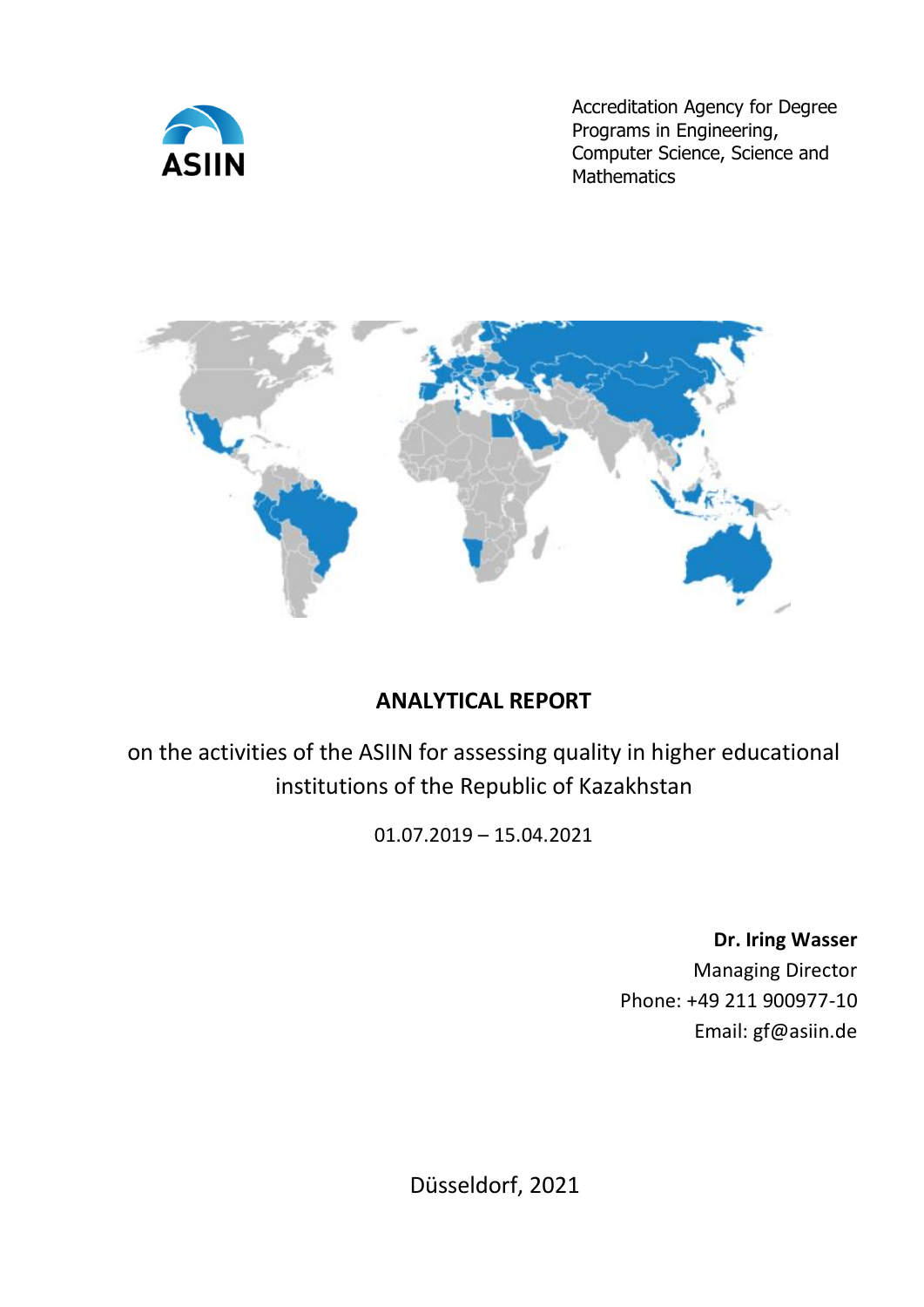Analytical report on the ASIIN activities for assessing quality in higher educational institutions of the Republic of Kazаkhstan

#### **Index**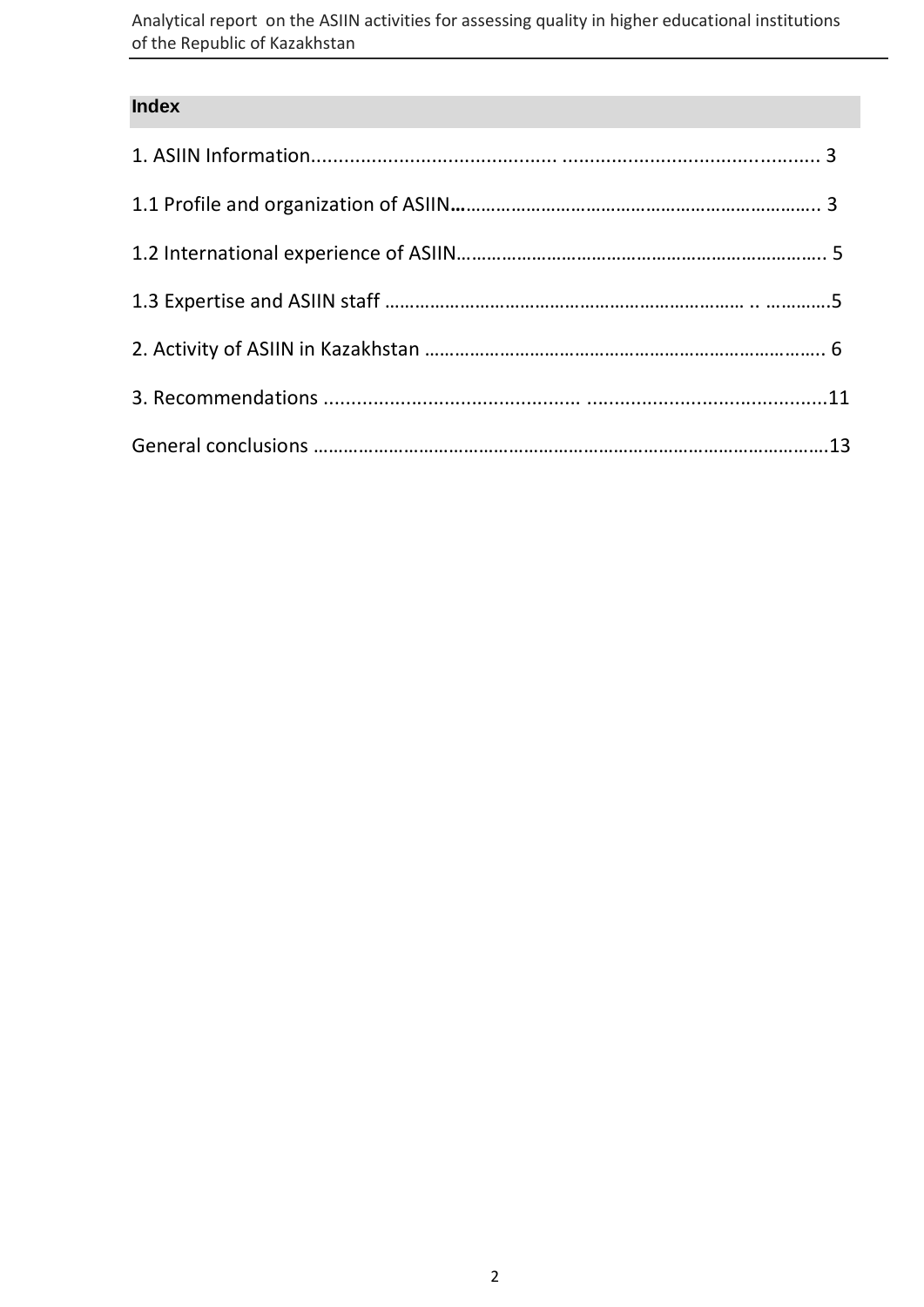#### **1. ASIIN information**

**1.1 Profile and organization of ASIIN.** The Accreditation Agency for Study Programmes in Engineering, Informatics, Natural Sciences and Mathematics (ASIIN e.V.) is a non-profit association founded in July 1999. Since then it has provided expert support to German and international universities in the implementation of accreditation procedures on the programme and institutional level. It is a leader nationally and internationally in the accreditation of programmes in engineering, the natural sciences, mathematics, computer sciences as well as in medicine and economics.

ASIIN is supported by an alliance encompassing universities, faculty associations, technical and scientific societies, professional organisations and business associations that are jointly committed to quality development in higher education. The ASIIN Industry Advisory Board supports the formulation of the requirements of professional practice for a modern university education.

Within ASIIN, universities and the business communities work together on an equal footing to develop internationally recognized quality standards; our subjectspecific criteria are continuously developed and internationally coordinated in strategic partnership with university faculty associations. ASIIN thereby makes a decisive contribution to ensuring high educational standards and market transparency, while facilitating academic and professional mobility both nationally and internationally.

ASIIN is organized into 14 different subject-specific committees1, each one with ten members. The members are appointed by the respective subject-specific member organizations, each member serving a term of three years.

Technical Committee 01 - Mechanical Engineering/Process Engineering

Technical Committee 02 - Electrical Engineering/Information Technology

Technical Committee 03 - Civil Engineering, Geodesy and Architecture

Technical Committee 04 - Informatics/Computer Science

1

Technical Committee 05 - Physical Technologies, Materials and Processes

Technical Committee 06 - Engineering and Management, Economics

Technical Committee 07 - Business Informatics/Information Systems

Technical Committee 08 - Agriculture, Nutritional Sciences and Landscape Architecture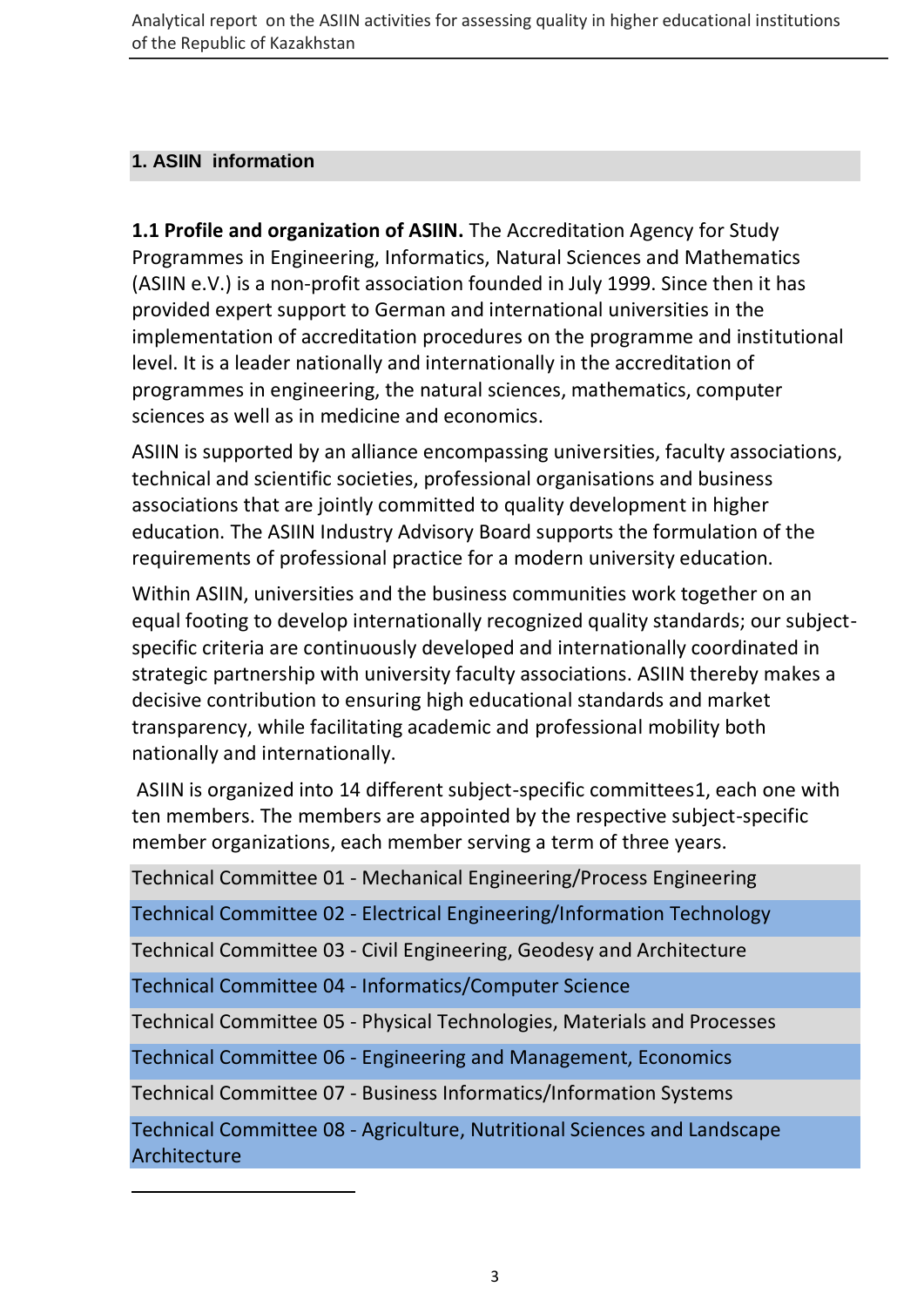| Technical Committee 09 - Chemistry, Pharmacy |
|----------------------------------------------|
| Technical Committee 10 - Life Sciences       |
| <b>Technical Committee 11 - Geosciences</b>  |
| <b>Technical Committee 12 - Mathematics</b>  |
| <b>Technical Committee 13 - Physics</b>      |
| <b>Technical Committee 14 - Medicine</b>     |

Experts interested in working as peers within the ASIIN network apply at the Technical Committee most suitable to their professional specialization. The Technical Committee then evaluates the application and decides whether the applicant should be added to the ASIIN experts' pool or not. For selected peers regular webinars and trainings are being offered from the ASIIN headquarter to prepare and update the peers for their tasks as reviewers. As a consequence, all our peers are not only experts within their respective profession but are highly skilled evaluators of educational institutions and programms and experienced in the discussion of the ASIIN criteria and quality standards.

As an internationally recognized agency, ASIIN supports higher education institutions around the world offering a wide range of institutional accreditation services (with the possibility of ISO certification), accreditation of academic degree programs at the bachelor, master and PhD levels, as well as certification of a wide range of lifelong learning educational offers.

ASIIN is a full member in the European Association for Quality Assurance in Higher Education (ENQA) as well as in the European Quality Assurance Register for Higher Education (EQAR).

ASIIN strengths

• All or our accreditation decisions are promptly listed in the European-wide database of External Quality Assurance Results (DEQAR), which serves as the most important instrument for recognition decisions by the respective authorities in the 48 member countries of the European Higher Education Areas.

• ASIIN is the only international agency, which is authorized to deliver – next to its own acknowledged German seal – altogether five international quality seals. Among them are the European Quality Label of Engineers EUR-ACE®(Euroengineer), the label of the European Informatics Association in Quality Assurance EQANIE, Euro-Inf®, the European Chemistry-label Eurobachelor®/Euromaster® and the label of the Alliance of Medical Schools in Europe (AMSE).

• In the area of institutional accreditation, ASIIN has developed an internationally acknowledged "maturity model" catered to improving the quality of teaching, research and administration.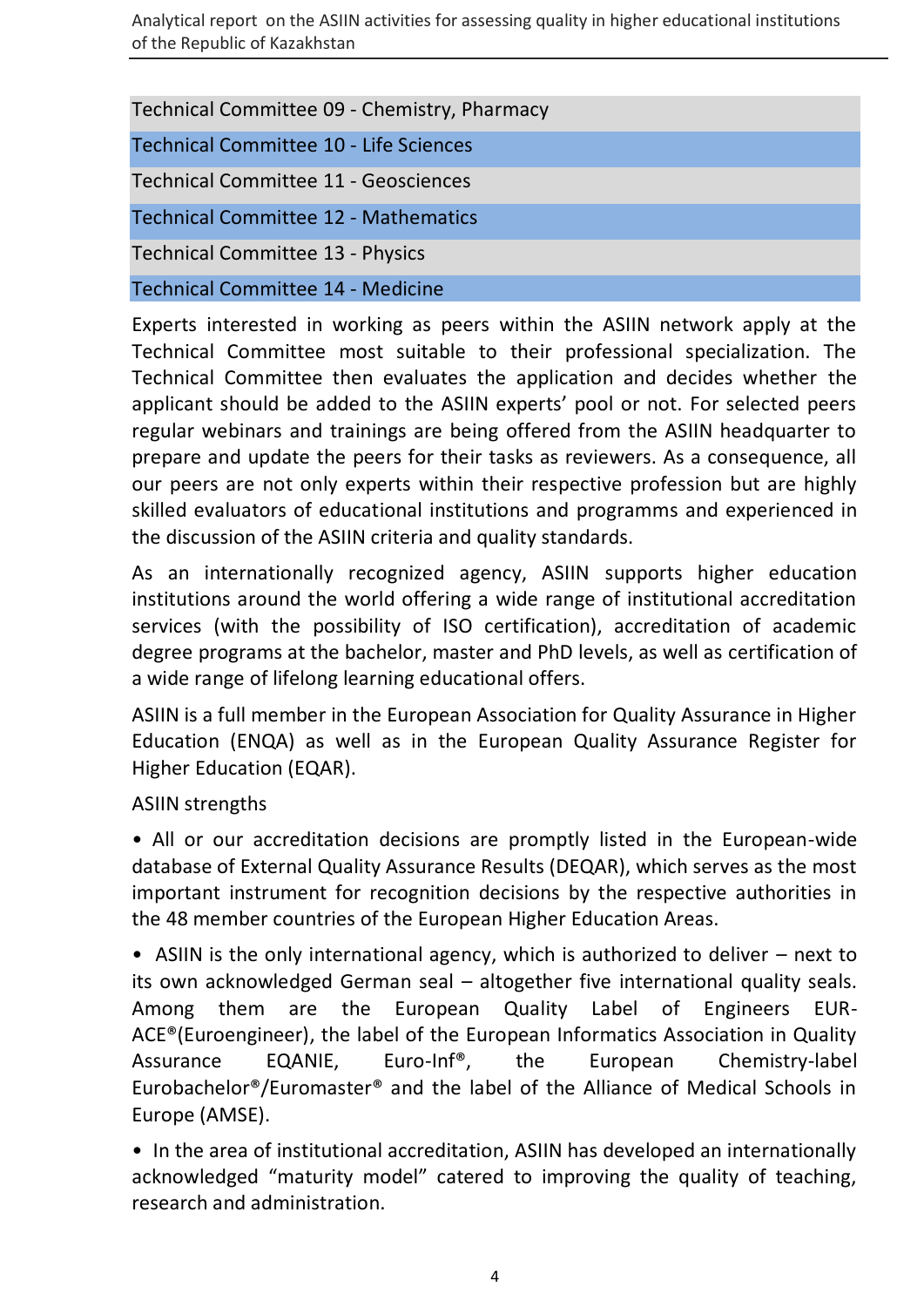• Through our unique institutional membership and organizational structure, universities work hand in hand with technical associations, professional societies and industrial bodies in Germany and throughout Europe. Together we develop internationally recognized, learning outcome based, disciplinary grounded, accreditation criteria, which form the basis for our accreditation decisions.

**1.2 International experience of ASIIN.** During the past 20 years, ASIIN has acquired ample and specialized expertise in the Central Asia region and has established successful co-operations and partnerships with Universities, Accreditation Agencies and National Quality Assurance Councils in countries ranging from Mongolia in the East to Armenia in the West.

In the Republic of Kazakhstan alone, ASIIN have accredited 264 degree programmes, we have successfully participated in international Quality Development projects in the region such as ALIGN and QUEECA and have been consulting the Mongolian Ministry of Education in re-organizing their National Accreditation Agency between 2015 and 2018.

ASIIN has accredited degree programmes in more than 30 countries worldwide since 1999 and is a reliable partner in projects as well as evaluations all over the world. Just to provide some of our recent credentials, we have been assisting to develop practice-oriented engineering degree programmes in South Africa as part of the Erasmus+ project PEESA III, support government of Malta in developing their higher engineering education and evaluating several programmes of the German Academic Exchange Service (DAAD).

**1.3 Expertise and ASIIN staff.** With regard to methodological expertise gained through activities and projects of both organisations of the ASIIN-family, ASIIN staff members and volunteering ASIIN experts from universities and industry are well prepared

- to support benchmarking processes of different kind on different objects regarding quality and management of educational offerings,
- to conceptualize and facilitate stakeholder driven development of (sectoral) qualification frameworks

More than 200 experts from science and professional practice support the office with their professional expertise. All ASIIN committees are composed of representatives of universities, universities of applied sciences and professional practice on a tripartite basis.

The audit teams or expert groups for all procedures are formed on a case-by-case basis. The composition of a team is decided by the respective [ASIIN expert](https://www.asiin.de/en/technical-committees.html)  [committee.](https://www.asiin.de/en/technical-committees.html) The technical fit of a team and the involvement of different stakeholders, including students, professors and professional practice are decisive. In order to staff its pool of experts and committees, ASIIN examines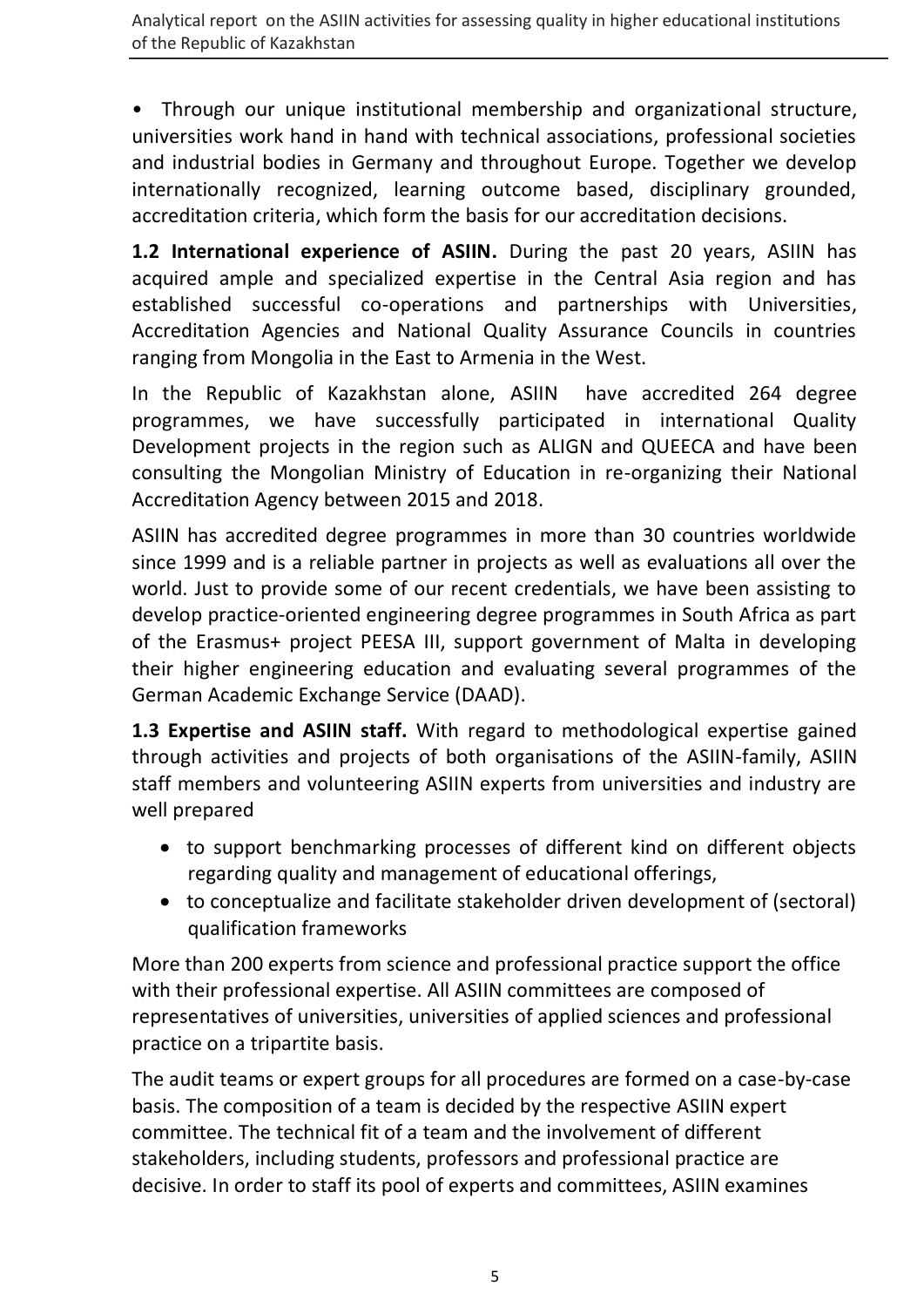proposals from member organisations and third-party organisations in Germany and Europe - for example, from faculty associations, professional societies or trade associations. To fill student representative positions, proposals from the student accreditation pool in Germany or the ESU (European Students' Union), as well as from the respective national student associations in a country are taken into consideration. At the ASIIN office in Düsseldorf, Germany, currently 14 staff members are working in project management and consulting with multiple years of experience.

In accordance with the Rules for the recognition of accreditation bodies, including foreign ones, and the formation of registers of recognized accreditation bodies, accredited educational organizations and educational programs, approved by Order of the Minister of Education and Science of the Republic of Kazakhstan No. 629 dated November 1, 2016, the expert commission includes at least one a third of Kazakhstani experts with PhD or Doctor of Science (PhD) degrees and / or representatives of the professional community with relevant professional experience.

To this end, ASIIN has formed a pool of Kazakhstani experts in relevant fields and conducts their education and training.

## **2. Activity of ASIIN in Kazakhstan**

In the period from 01.07.2019 to 15.04.2021, within the framework of degree program accreditation by ASIIN expert groups, the procedure for evaluating **26 degree programs** of Auezov South Kazakhstan State University (Shymkent) and Almaty Technological University (Almaty) was carried out.



#### Figure 1. The number of degree programs that have passed the accreditation procedure in ASIIN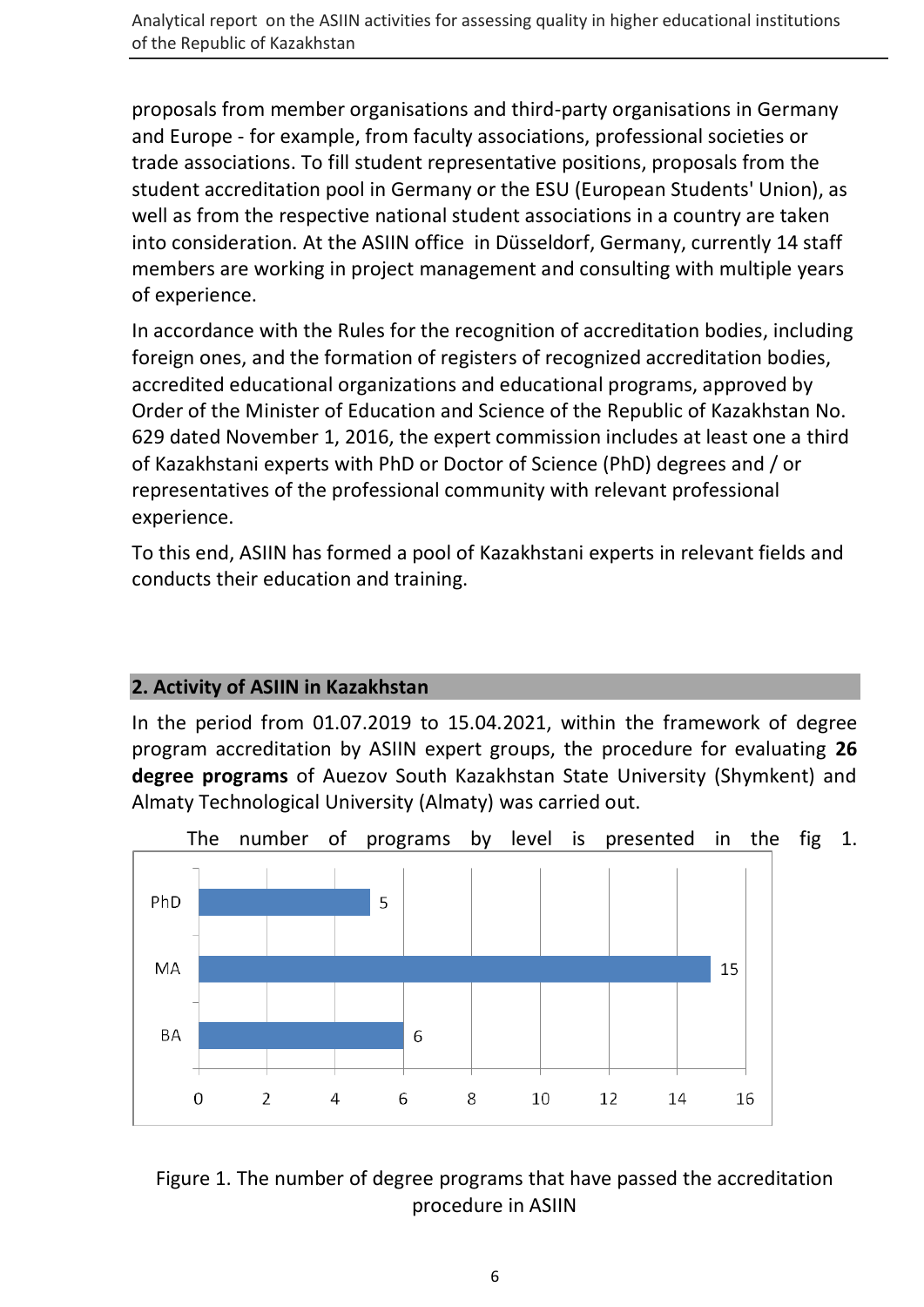Within the framework of the levels, 6 Ba programs were considered 23.1%, 15 master's programs 57.7%, 5 PhD programs (19.2%).

Information on the programs under consideration in the context of universities is presented in Table 1.

Table 1. Information on the programs under consideration in the context of universities

| <b>Университет</b>                    | <b>Ba</b>                | Ma | PhD | <b>Total</b> |
|---------------------------------------|--------------------------|----|-----|--------------|
| <b>Auezov SKSU</b>                    | 6                        | 5  |     | 11           |
| Almaty<br>Technological<br>University | $\overline{\phantom{a}}$ | 10 | 5   | 15           |
| Total                                 | 6                        | 15 | 5   | 26           |

The results of accreditation are presented in Table 2.

Table 2. Accreditation results

| University                            | Кол-<br><b>BO</b><br>OП | <b>Accreditation term</b><br>Bachelor's degree |           | <b>Accreditation term</b><br>Master's degree |                      | <b>Accreditation term</b><br>PhD degree |                        |                      | not<br>accr<br>edit |                        |         |
|---------------------------------------|-------------------------|------------------------------------------------|-----------|----------------------------------------------|----------------------|-----------------------------------------|------------------------|----------------------|---------------------|------------------------|---------|
|                                       |                         | 1<br>year                                      | 5<br>year | $\overline{7}$<br>year                       | $\mathbf{1}$<br>year | 5<br>year                               | $\overline{7}$<br>year | $\mathbf{1}$<br>year | 5<br>year           | $\overline{7}$<br>year | ed      |
| <b>Auezov SKSU</b>                    | 11                      |                                                |           | $6*$                                         |                      |                                         | $\overline{2}$         |                      |                     |                        | 3<br>Ma |
| Almaty<br>Technological<br>University | 15                      |                                                |           |                                              | 10                   |                                         |                        | 5                    |                     |                        |         |
| Total                                 | 26                      |                                                |           | 6                                            | 10                   |                                         | $\overline{2}$         | 5                    |                     |                        |         |

\* 4 Ba programs were initially accredited for 1 year with an extension, in 2020 the programs submitted confirmation of the elimination of comments, as a result of which the accreditation period was increased to 7 years.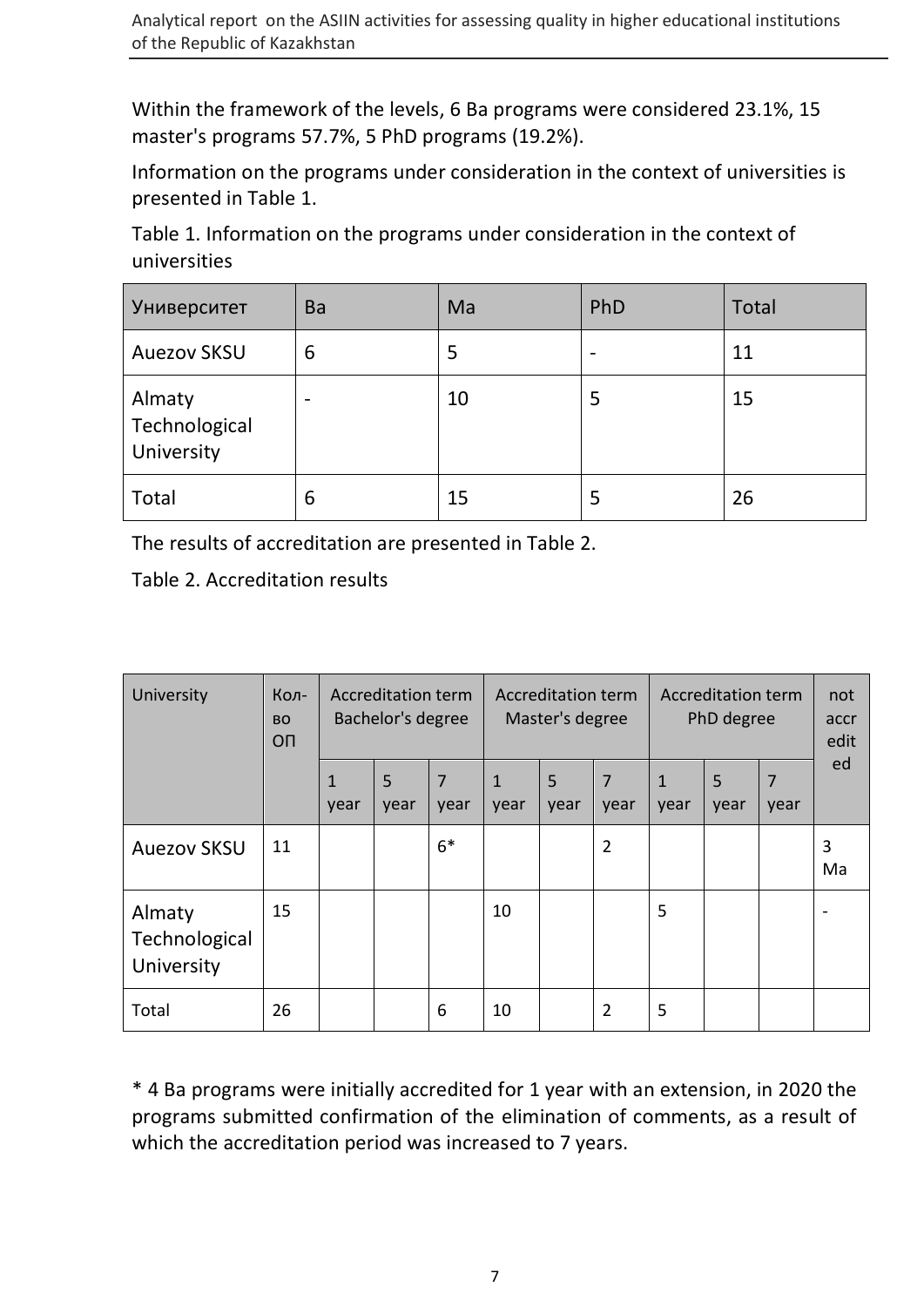In general, out of 26 programs for the full term (7 years), 8 programs are accredited -30%, for a period of 1 year (with possible prolongation) - 15 programs -57.7%, not accredited -3 programs - 11.5%.

Accreditation decisions are presented in Table 3.

#### Table 3. Accreditation decisions made by the ASIIN Accreditation Board

| niversity          | Degree programm                                                                                         | Audi dates       |                                                                                                      |
|--------------------|---------------------------------------------------------------------------------------------------------|------------------|------------------------------------------------------------------------------------------------------|
| <b>Auezov SKSU</b> | Ba Biotechnologie                                                                                       | 16. - 18.10.2019 | Accredited until June 30, 2026,<br>with partial compliance with ASIIN<br>4.3 (hardware requirements) |
| <b>Auezov SKSU</b> | Ba Ökologie                                                                                             | 16. - 18.10.2019 | Accredited until June 30, 2026,<br>with partial compliance with ASIIN<br>4.3 (hardware requirements) |
| <b>Auezov SKSU</b> | Ma Biotechnologie                                                                                       | 16. - 18.10.2019 | Accredited until June 30, 2026,<br>with partial compliance with ASIIN<br>4.3 (hardware requirements) |
| <b>Auezov SKSU</b> | Ma Ökologie                                                                                             | 16. - 18.10.2019 | Accredited until June 30, 2026,<br>with partial compliance with ASIIN<br>4.3 (hardware requirements) |
| <b>Auezov SKSU</b> | <b>Ba Chemische</b><br>Technologie der<br>anorganischen Stoffe                                          | 16. - 18.10.2019 | Accredited until June 30, 2026,<br>with partial compliance with ASIIN<br>4.3 (hardware requirements) |
| Auezov SKSU        | Ba Chemische<br>Technologie der<br>organischen Stoffe                                                   | 16. - 18.10.2019 | Accredited until June 30, 2026,<br>with partial compliance with ASIIN<br>4.3 (hardware requirements) |
| <b>Auezov SKSU</b> | <b>Ba Chemische</b><br>Technologie für<br>schwerschmelzende<br>nicht-metallische<br>Stoffe und Silikate | 16. - 18.10.2019 | Accredited until June 30, 2026,<br>with partial compliance with ASIIN<br>4.3 (hardware requirements) |
| Auezov SKSU        | Ba Technologie und<br>Konstruieren von<br>Erzeugnissen der<br>Leichtindustrie                           | 16. - 18.10.2019 | Accredited until June 30, 2026,<br>with partial compliance with ASIIN<br>4.3 (hardware requirements) |
| <b>Auezov SKSU</b> | Ma Chemische<br>Technologie der<br>anorganischen Stoffe                                                 | 16. - 18.10.2019 | not accredited                                                                                       |
| Auezov SKSU        | Ma Chemische<br>Technologie der<br>organischen Stoffe                                                   | 16. - 18.10.2019 | not accredited                                                                                       |
| <b>Auezov SKSU</b> | Ma Technologie und<br>Konstruieren von<br>Erzeugnissen der                                              | 16. - 18.10.2019 | not accredited                                                                                       |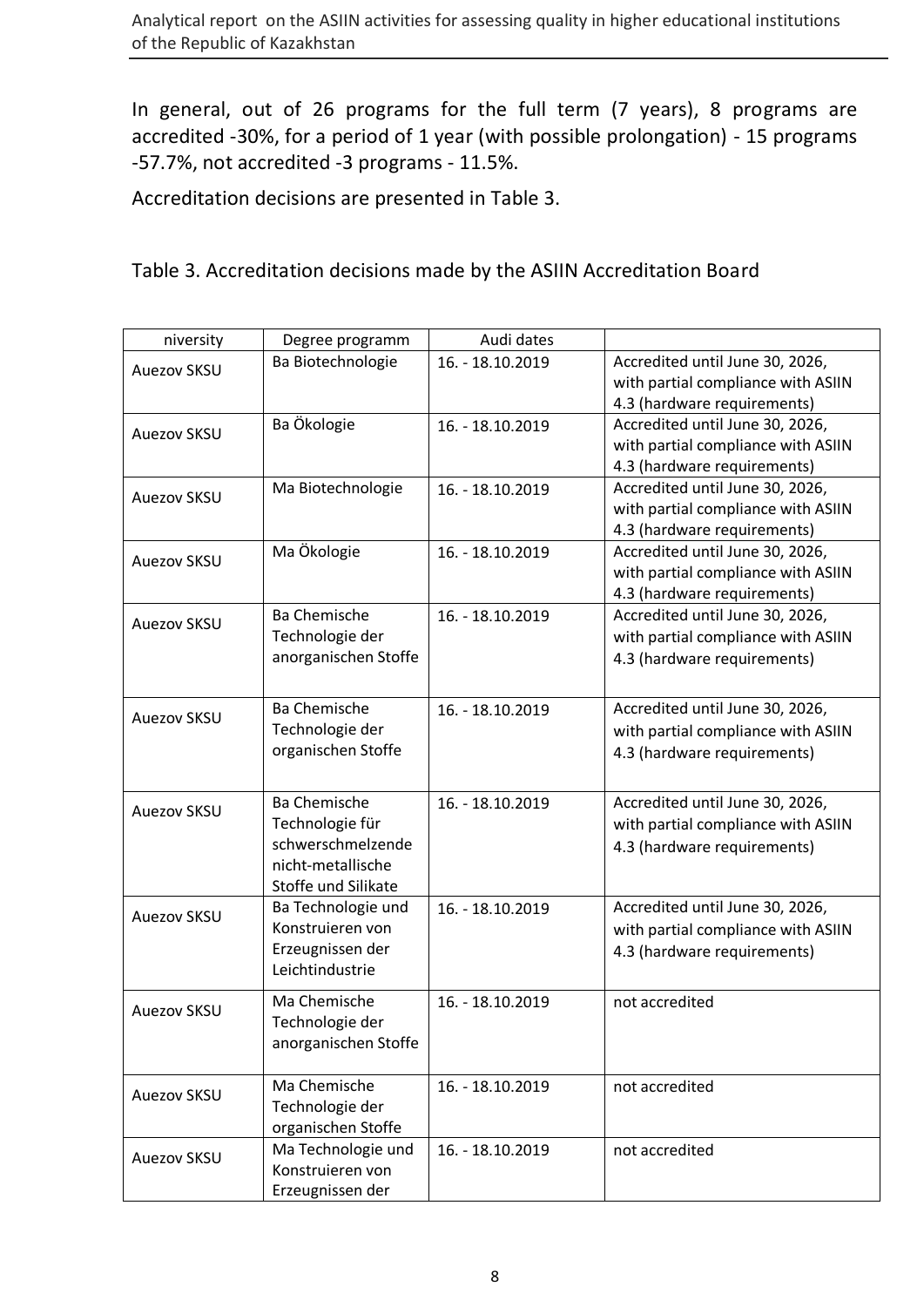|                                       | Leichtindustrie                                                              |                           |                                                      |
|---------------------------------------|------------------------------------------------------------------------------|---------------------------|------------------------------------------------------|
| Almaty<br>Technology<br>University    | PhD Technology of<br><b>Food Products</b>                                    | 03.10.2019 (online)       | Accreditation before 16.07.2021<br>with requirements |
| Almaty<br>Technology<br>University    | <b>PhD Crop Processing</b><br>Technology                                     | 03.10.2019 (online)       | Accreditation before 16.07.2021<br>with requirements |
| Almaty<br>Technological<br>University | PhD Technology and<br>Design of Light<br><b>Industry Products</b>            | 03.10.2019 (online)       | Accreditation before 16.07.2021<br>with requirements |
| Almaty<br>Technological<br>University | PhD Technology and<br>Design of Textile<br><b>Materials</b>                  | 03.10.2019 (online)       | Accreditation before 16.07.2021<br>with requirements |
| Almaty<br>Technological<br>University | PhD Safety of Non-<br>Food<br>Goods<br>and<br>Products                       | 03.10.2019 (online)       | Accreditation before 16.07.2021<br>with requirements |
| Almaty<br>Technological<br>University | Ma Technology of<br><b>Food Products</b><br>$(1$ year)                       | 01-02.10.2019<br>(online) | Accreditation before 16.07.2021<br>with requirements |
| Almaty<br>Technological<br>University | Ma Safety of Non-<br>Food Goods and<br>Products (1 year)                     | 01-02.10.2019<br>(online) | Accreditation before 16.07.2021<br>with requirements |
| Almaty<br>Technological<br>University | Ma Crop Processing<br>Technology (1 year)                                    | 01-02.10.2019<br>(online) | Accreditation before 16.07.2021<br>with requirements |
| Almaty<br>Technological<br>University | Ma Technology and<br>Design of Light<br><b>Industry Products (1</b><br>year) | 01-02.10.2019<br>(online) | Accreditation before 16.07.2021<br>with requirements |
| Almaty<br>Technological<br>University | Ma Technology and<br>Design of Textile<br>Materials (1 year)                 | 01-02.10.2019<br>(online) | Accreditation before 16.07.2021<br>with requirements |
| Almaty<br>Technological<br>University | Ma Technology of<br><b>Food Products</b><br>$(2 \text{ year})$               | 01-02.10.2019<br>(online) | Accreditation before 16.07.2021<br>with requirements |
| Almaty<br>Technological<br>University | Ma Safety of Non-<br>Food Goods and<br>Products (2 year)                     | 01-02.10.2019<br>(online) | Accreditation before 16.07.2021<br>with requirements |
| Almaty<br>Technological               | Ma Crop Processing<br>Technology (2 year)                                    | 01-02.10.2019<br>(online) | Accreditation before 16.07.2021<br>with requirements |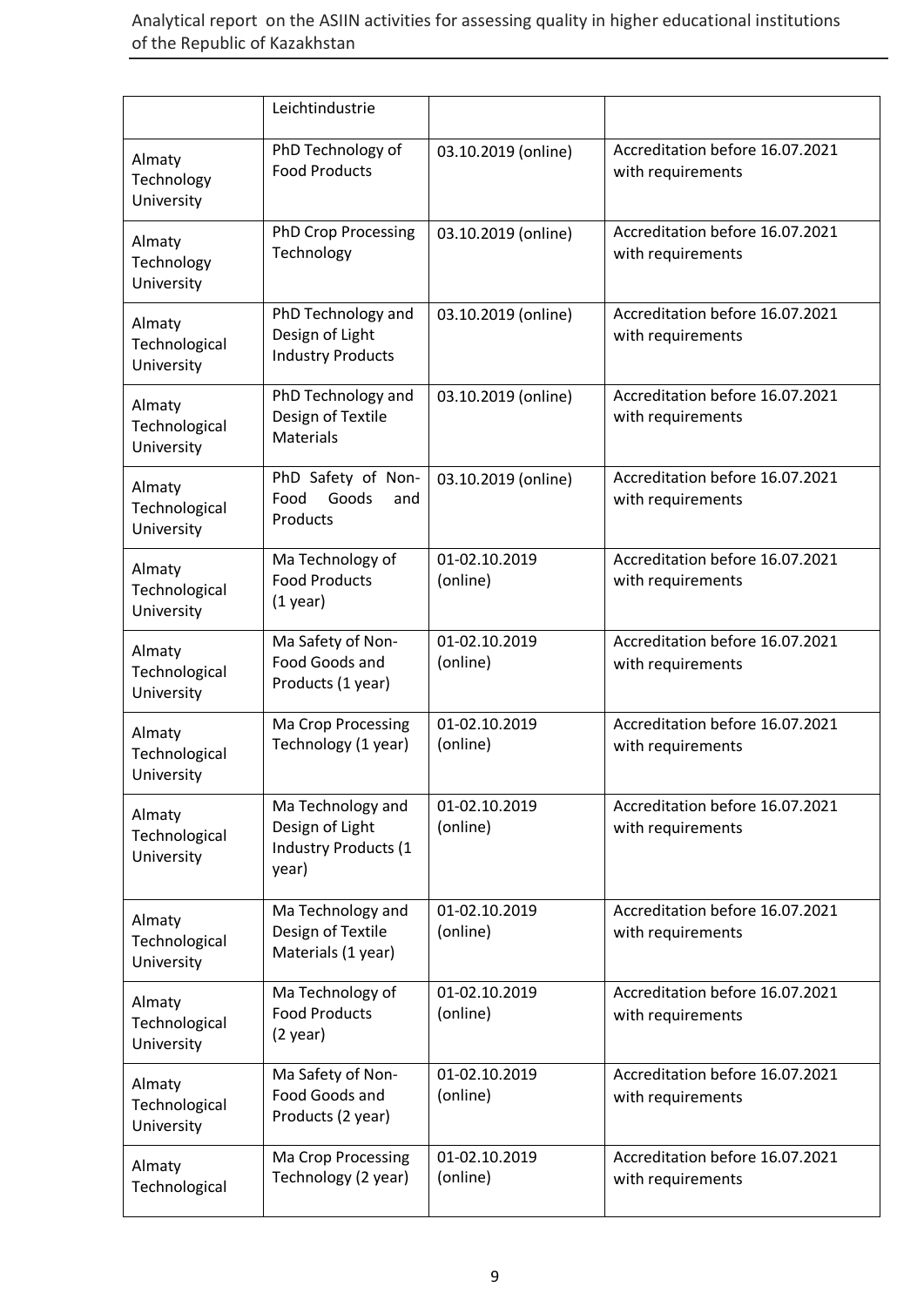Analytical report on the ASIIN activities for assessing quality in higher educational institutions of the Republic of Kazаkhstan

| University                            |                                                                               |                           |                                                      |
|---------------------------------------|-------------------------------------------------------------------------------|---------------------------|------------------------------------------------------|
| Almaty<br>Technological<br>University | Ma Technology and<br>Design of Light<br><b>Industry Products (2)</b><br>year) | 01-02.10.2019<br>(online) | Accreditation before 16.07.2021<br>with requirements |
| Almaty<br>Technological<br>University | Ma Technology and<br>Design of Textile<br>Materials (2 year)                  | 01-02.10.2019<br>(online) | Accreditation before 16.07.2021<br>with requirements |

Degree programs whose accreditation has been suspended are presented in Table 4.

Table 4 Degree programs which were not accredited

| <b>Title of HEI</b> | Title of study<br>programs which<br>were not accredited                       | Please indicate reasons, why they were denied<br>in accreditation                                                                                                                                                                                                                                                                                                                                                                                                   |
|---------------------|-------------------------------------------------------------------------------|---------------------------------------------------------------------------------------------------------------------------------------------------------------------------------------------------------------------------------------------------------------------------------------------------------------------------------------------------------------------------------------------------------------------------------------------------------------------|
| <b>Auezov SKSU</b>  | Ma Chemische<br>Technologie der<br>anorganischen Stoffe                       | The ASIIN Accreditation Council confirms that<br>the expected academic level is not achieved in<br>the Master's degree programmes, which is<br>primarily reflected in the insufficient quality of<br>Master's theses. The technical equipment and<br>infrastructure, which are in great need of<br>improvement, also contribute to the fact that it<br>is hardly possible to carry out academic work at<br>an appropriate level for a Master's degree<br>programme. |
| <b>Auezov SKSU</b>  | Ma Chemische<br>Technologie der<br>organischen Stoffe                         | The ASIIN Accreditation Council confirms that<br>the expected academic level is not achieved in<br>the Master's degree programmes, which is<br>primarily reflected in the insufficient quality of<br>Master's theses. The technical equipment and<br>infrastructure, which are in great need of<br>improvement, also contribute to the fact that it<br>is hardly possible to carry out academic work at<br>an appropriate level for a Master's degree<br>programme. |
| <b>Auezov SKSU</b>  | Ma Technologie und<br>Konstruieren von<br>Erzeugnissen der<br>Leichtindustrie | The ASIIN Accreditation Council confirms that<br>the expected academic level is not achieved in<br>the Master's degree programmes, which is<br>primarily reflected in the insufficient quality of<br>Master's theses. The technical equipment and<br>infrastructure, which are in great need of<br>improvement, also contribute to the fact that it<br>is hardly possible to carry out academic work at<br>an appropriate level for a Master's degree<br>programme. |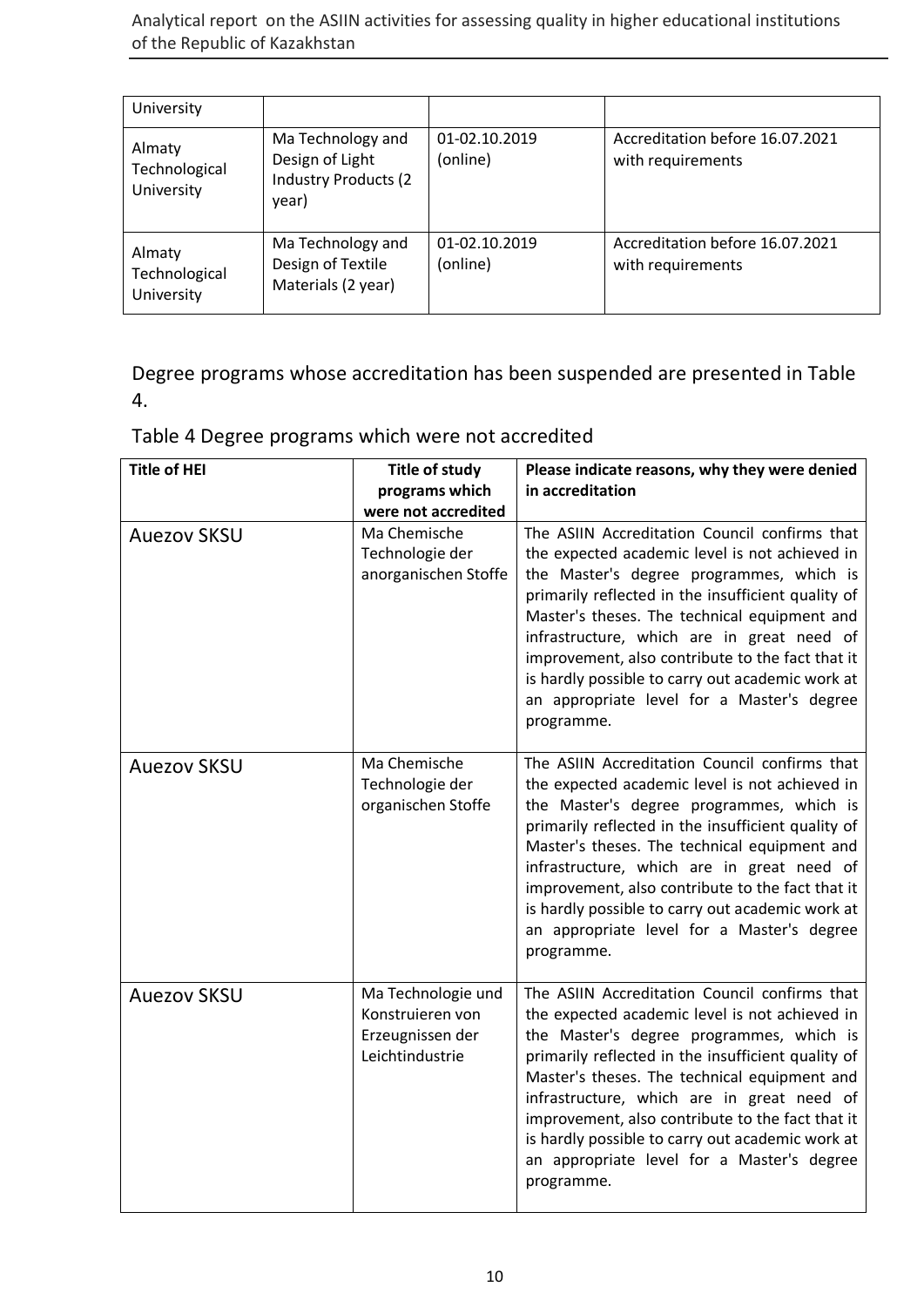#### **3.Recommendation**

# **Ba Biotechnologie, Ba Ökologie, Ma Biotechnologie, Мa Ökologie (Auezov SKSU)**

E 1. (ASIIN 1.3) Es wird empfohlen, die Englischsprachkenntnisse der Studierenden zu ver bessern und mehr englischsprachige Elemente in die Studienpläne aufzunehmen.

E 2. (ASIIN 2.1) Es wird empfohlen, die akademische Mobilität der Studierenden weiter zu fördern.

E 3. (ASIIN 6) Es wird empfohlen, die Ergebnisse der Lehrevaluationen sowohl für die Wei-terentwicklung des Studiengangs zu nutzen, als auch den Studierenden eine Rück-meldung dazu zu geben.

# **Ва Chemische Technologie der anorganischen Stoffe Chemische Technologie der organischen Stoffe Technologie und Konstruieren von Erzeugnissen der Leichtindustrie, Chemische Technologie für schwerschmelzende nichtmetallische Stoffe und Silikate(Auezov SKSU)**

E 1. (ASIIN 1.3) Es wird empfohlen, die Englischkenntnisse der Studierenden zu verbes-sern und mehr englischsprachige Lehrveranstaltungen in das Curriculum zu integrie ren.

E 2. (ASIIN 2.1) Es wird empfohlen, die akademische Mobilität der Studierenden weiter zu fördern.

E 3. (ASIIN 3) Es wird empfohlen, die Abschlussarbeiten durch eine substantiierte Zu-sammenfassung in englischer Sprache zu ergänzen.

E 4. (ASIIN 4.1) Es wird empfohlen, zusätzliches Lehrpersonal einzustellen, um die Rela-tion von Lehrenden zu Studierenden zu verbessern.

E 5. (ASIIN 6) Es wird empfohlen, die Ergebnisse der Lehrevaluationen systematisch für die Weiterentwicklung der Studiengänge zu nutzen und den Studierenden zu jeder Lehrveranstaltung Rückmeldungen über die getroffenen Maßnahmen zu geben.

## **Ма Chemische Technologie der anorganischen Stoffe Chemische Technologie der organischen Stoffe Technologie und Konstruieren von Erzeugnissen der Leichtindustrie(Auezov SKSU)**

E 1. (ASIIN 1.3) Es wird empfohlen, die Englischkenntnisse der Studierenden zu verbes-sern und mehr englischsprachige Lehrveranstaltungen in das Curriculum zu integrie ren.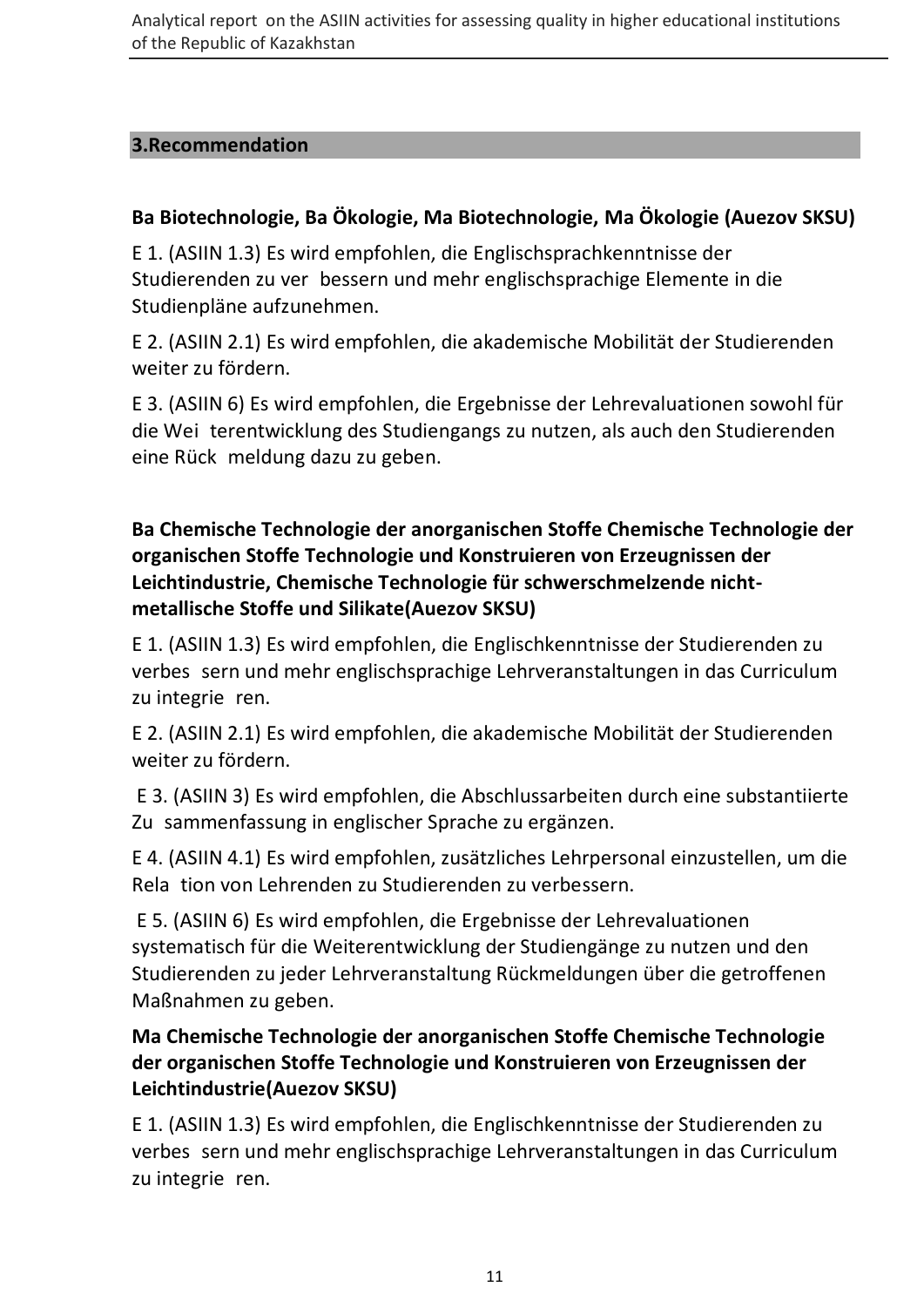E 2. (ASIIN 2.1) Es wird empfohlen, die akademische Mobilität der Studierenden weiter zu fördern.

E 3. (ASIIN 3) Es wird empfohlen, die Abschlussarbeiten durch eine substantiierte Zu-sammenfassung in englischer Sprache zu ergänzen.

E 4. (ASIIN 4.1) Es wird empfohlen, zusätzliches Lehrpersonal einzustellen, um die Rela-tion von Lehrenden zu Studierenden zu verbessern.

E 5. (ASIIN 6) Es wird empfohlen, die Ergebnisse der Lehrevaluationen systematisch für die Weiterentwicklung der Studiengänge zu nutzen und den Studierenden zu jeder Lehrveranstaltung Rückmeldungen über die getroffenen Maßnahmen zu geben.

## **Ма Technology of Food Products (1 year/2 years) Crop Processing Technology (1 year/2 years) Technology and Design of Light Industry Products (1 year/2 years) Technology and Design of Textile Materials (1 year/2 years) Safety of Non-Food Goods and Products (1 year/2 years)( Almaty Technology University)**

Е1 . (ASIIN 1.2) It is recommended to introduce names for the degree programmes that better reflect the intended qualifications profile and learning outcomes.

E 2. (ASIIN 1.3/3) It is recommended to use Bloom's taxonomy to redefine the learning outcomes.

E 3. (ASIIN 2.1) It is recommended to match the course names in the module descriptions to the curricula.

E 4. (ASIIN 3.1) It is recommended to improve the opportunities for students to complete a stay at a different higher education institution without any prolongation of their studies.

E 5. (ASIIN 2.4) It is recommended to provide a concept for student support and assistance.

E 6. (ASIIN 4.3) It is recommended to provide a faster internet connection.

E 7. (ASIIN 4.3) It is recommended to give students online access to international research journals.

E 8. (ASIIN 5.3) It is recommended to make all information concerning the degree available to the students in Russian, Kazakh and English.

## **PhD Programmes Technology of Food Products Crop Processing Technology Technology and Design of Light Industry Products Technology and Design of Textile Materials Safety of Non-Food Goods and Products (Almaty Technology University)**

E 1. (ASIIN 2.1) Improve the opportunities for students to complete a stay at a different higher education institution without any prolongation of their studies.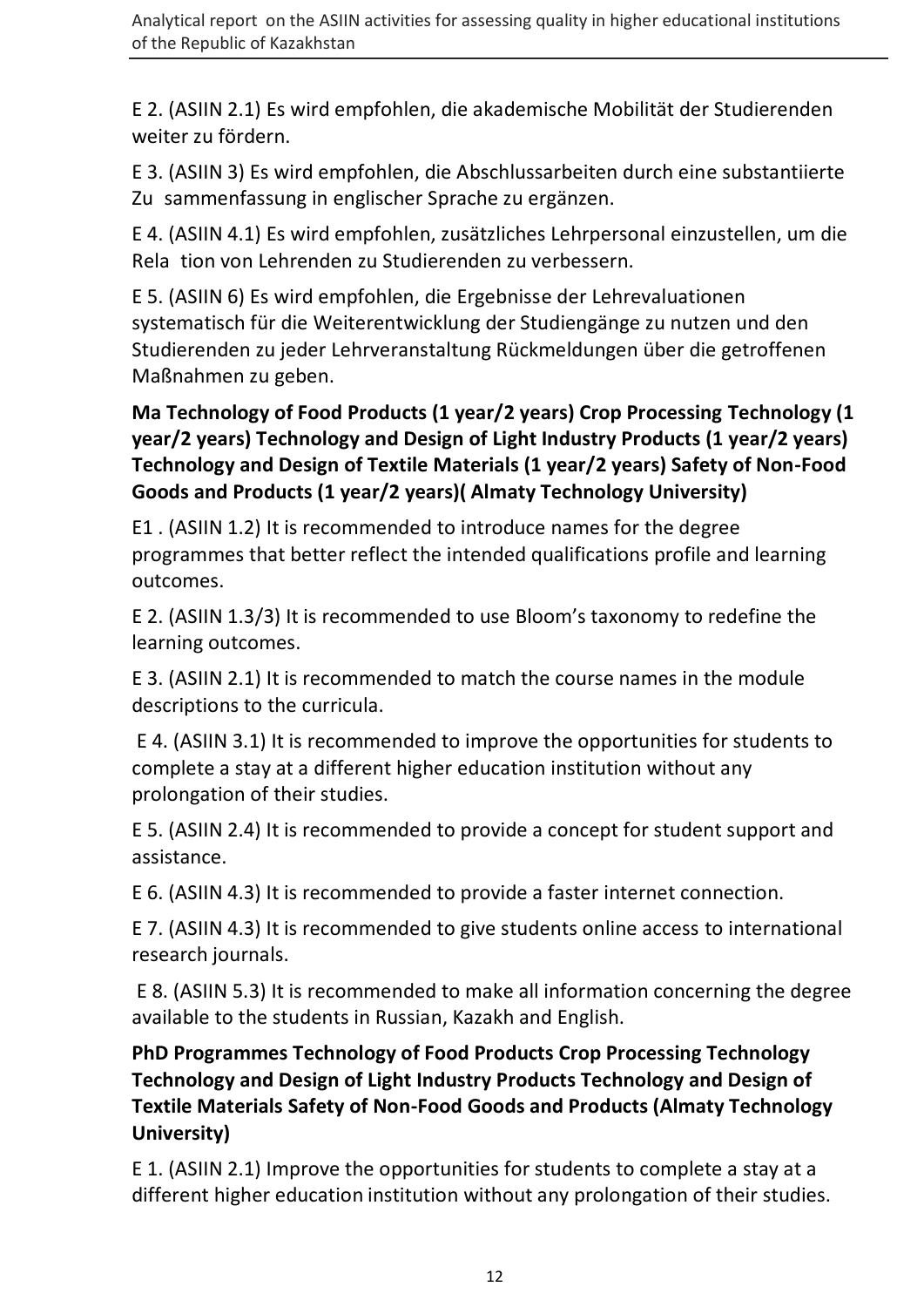E 2. (ASIIN 2.3) Offer students more opportunities to increase their English language skills.

E 3. (ASIIN 3.4) Increase measures to recruit foreign thesis supervisors.

E 4. (ASIIN 4) Improve the academic level of PhD theses by examining statistical variations of research results in greater depth.

E 5. (ASIIN 7.1) Issue a certificate containing detailed information about the educational objectives, intended learning outcomes, the structure and the academic level of the degree programme and the graduate's individual performance. Append a diploma supplement containing fundamental information about the national higher education system.

E 6. (ASIIN 7.1) Make all relevant study documents available online in English for external stakeholders.

#### **General conclusions**

Based on the accreditation audits carried out, the analysis of the equipment, the meetings and interviews held, as well as the analysis of the training documentation for compliance with the standards, the general ASIIN recommendations can be proposed in the following thematic areas:

- the European Qualifications Framework and the National Qualifications Framework of the Republic of Kazakhstan should be the main reference point in the development of degree programs;

- the educational process and all relevant services should be aimed at the full achievement of competencies corresponding to the specified levels of the qualifications framework. Final qualification works and dissertations must clearly demonstrate achievement of qualification objectives corresponding to the EQF and NQF RK;

- the names of degree programs should be used to fully reflect the intended profile of qualifications and learning outcomes formulated using Bloom's Taxonomy;

- care must be taken to match the number of ECTS credits and the student's workload;

- modernization and improvement of research equipment is required to form relevant research competencies, as well as compliance with internationally